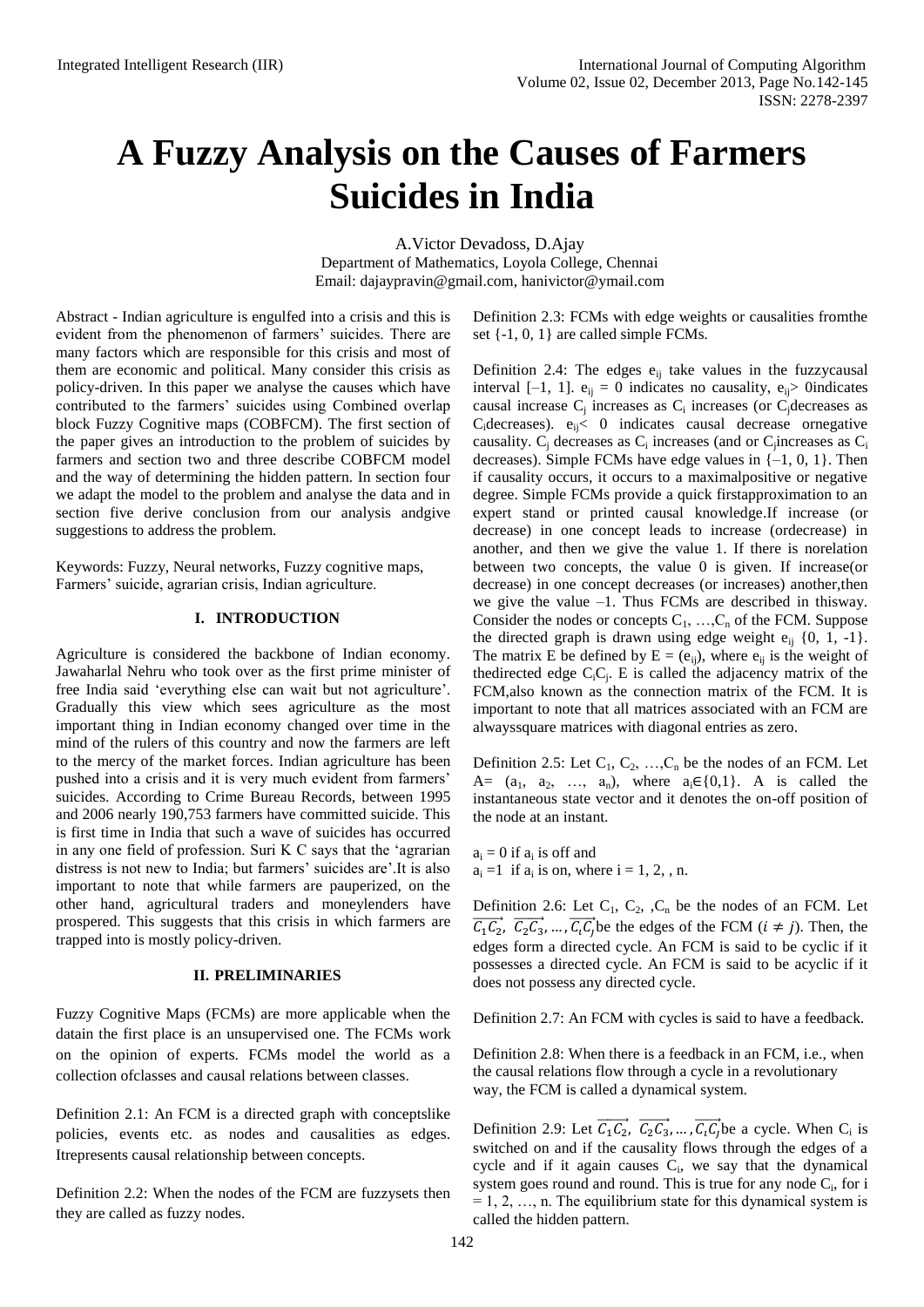Definition 2.10: If the equilibrium state of a dynamical system is a unique state vector, then it is called a fixed point. Consider a FCM with  $C_1, C_2, ..., C_n$  as nodes. For example let us start the dynamical system by switching on  $C_1$ . Let us assume that the FCM settles down with  $C_1$  and  $C_n$ on, i.e. the state vector remains as  $(1, 0, 0, ..., 0, 1)$ . This state vector $(1, 0, 0, ..., 0, 1)$ is called the fixed point.

Definition 2.11: If the FCM settles down with a state vector repeating in the form  $A_1 \rightarrow A_2 \rightarrow \dots \rightarrow A_i \rightarrow A_1$ , then this equilibrium is called limit cycle.

Definition 2.12: Finite number of FCMs can be combined together to produce the joint effect of all the FCMs. Let  $E_1$ ,  $E_2, \ldots, E_p$  be adjacency matrices of the FCMs with nodes  $C_1$ ,  $C_2$ , ,  $C_n$ , then the combined FCM is got by adding all the adjacency matrices  $E_1$ ,  $E_2$ ,...,  $E_p$ . We denote the combined FCM adjacency matrix by  $E = E_1 + E_2 + ... + E_p$ .

Definition 2.13: Let P be the problem under investigation. Let  ${C_1, C_2, ..., C_n}$  be n concepts associated with P (n very large). Now divide the number of concepts  $\{C_1, C_2, ..., C_n\}$  into classes  $S_1$ , ...,  $S_t$  where the classes are such that

(i)  $S_i \cap S_{i+1} \neq \emptyset$  where (i = 1, 2, ..., t-1)  $(ii) \cup S_i = \{C_1, C_2, ..., C_n\}$ (iii)  $|S_i| \neq |S_j|$  if  $i \neq j$  in general.

Definition 2.14: Suppose  $A = (a_1, \ldots, a_n)$  is a vector which is passed into a dynamical system E. Then  $AE = (a'_1, a'_2, ..., a'_n)$ . After thresholding and updating the vector suppose we  $get(b_1, b_2,$ denote that  $a'_1, a'_2, ..., a'_n$ )  $\rightarrow$  $(b_1, b_2, ..., b_n)$ . Thus the symbol means that the resultant vector has been thresholded and updated. FCMs have several advantages as well as some disadvantages. The main advantage of this method it is simple. It functions on expert's opinion. When the data happens to be an unsupervised one the FCM comes handy. This is the only known fuzzy technique that gives the hidden pattern of the situation. As we have a very well known theory, which states that the strength of the data depends on the number of experts' opinion we can use combined FCMs with several experts' opinions. At the same time the disadvantage of the combined FCM is when the weightages are 1 and  $-1$  for the same C<sub>i</sub>C<sub>j</sub>, we have the sum adding to zero thus at all times the connection matrices  $E_1, \ldots$ ,  $E_k$  may not be comfortable for addition. This problem will be easily overcome if the FCM entries are only 0 and 1.

# **III. METHOD OF DETERMINING THE HIDDEN PATTERN**

Let  $C_1$ ,  $C_2$ ,  $C_n$  be the nodes of an FCM, with feedback. Let E bethe associated adjacency matrix. Let us find the hidden patternwhen  $C_1$ is switched on. When an input is given as the vector  $A_1 = (1, 0, 0, \ldots, 0)$ , the data should pass through the relation matrixE. This is done by multiplying  $A_1$  by the matrix E. Let  $A_1E = (a_1, a_2, ..., a_n)$  with the threshold operation that is by replacing a<sub>i</sub>by 1 if a<sub>i</sub>>k and a<sub>i</sub> by 0 if a<sub>i</sub>< k (k is a suitable positiveinteger).We update the resulting concept, the concept  $C_1$  is included in the updated vector by making the first coordinate as1 in the resulting vector. Suppose  $A_1E \rightarrow A_2$  then consider  $A_2E$  and repeat the same procedure. This procedure is repeated tillwe get a limit cycle or a fixed point.

# **IV. ADAPTATION OF COBFCM TO THE PROBLEM**

Using the linguistic questionnaire and the experts opinion we have taken the following twelve concepts  ${C_1, C_2, ..., C_{12}}$ . These concepts are taken as the main nodes for our problem.

 $C_1$  – Indebtedness

 $C_2$  – Liberalisation policies

 $C_3$  – Changed cropping pattern

 $C_4$  – Growing costs of cultivation

 $C_5$  – Decline in public investment

 $C_6$  – Break up of joint families

 $C_7$  – Uncertainty of crop yield

 $C_8$  – Fluctuation in the prices of agricultural produce

C<sup>9</sup> – Role of middle men (traders, money lenders, etc.)

 $C_{10}$  – Commercialisation and mechanisation of agriculture

 $C_{11}$  – Frequent droughts or floods

 $C_{12}$  – Depletion of ground water resources; lack of soil conservation.

Let us consider the twelve concepts  $\{C_1, C_2, ..., C_{12}\}\$ . We divide these concepts into cyclic way of classes, each having just four or five concepts in the following way:  $S_1$ , = {C<sub>1</sub>, C<sub>2</sub>, C<sub>3</sub>, C<sub>4</sub>,  $C_5$ ,  $S_2 = \{C_4, C_5, C_6, C_7, C_8\}$ ,  $S_3 = \{C_7, C_8, C_9, C_{10}, C_{11}\}$ ,  $S_4 = \{C_9, C_8, C_{10}, C_{11}\}$  $C_{10}$ ,  $C_{11}$ ,  $C_{12}$ ,  $C_1$ .

The directed graph and the relation matrix for the class  $S_1$  =  ${C_1, C_2, C_3, C_4, C_5}$  given by the expert are as follows:

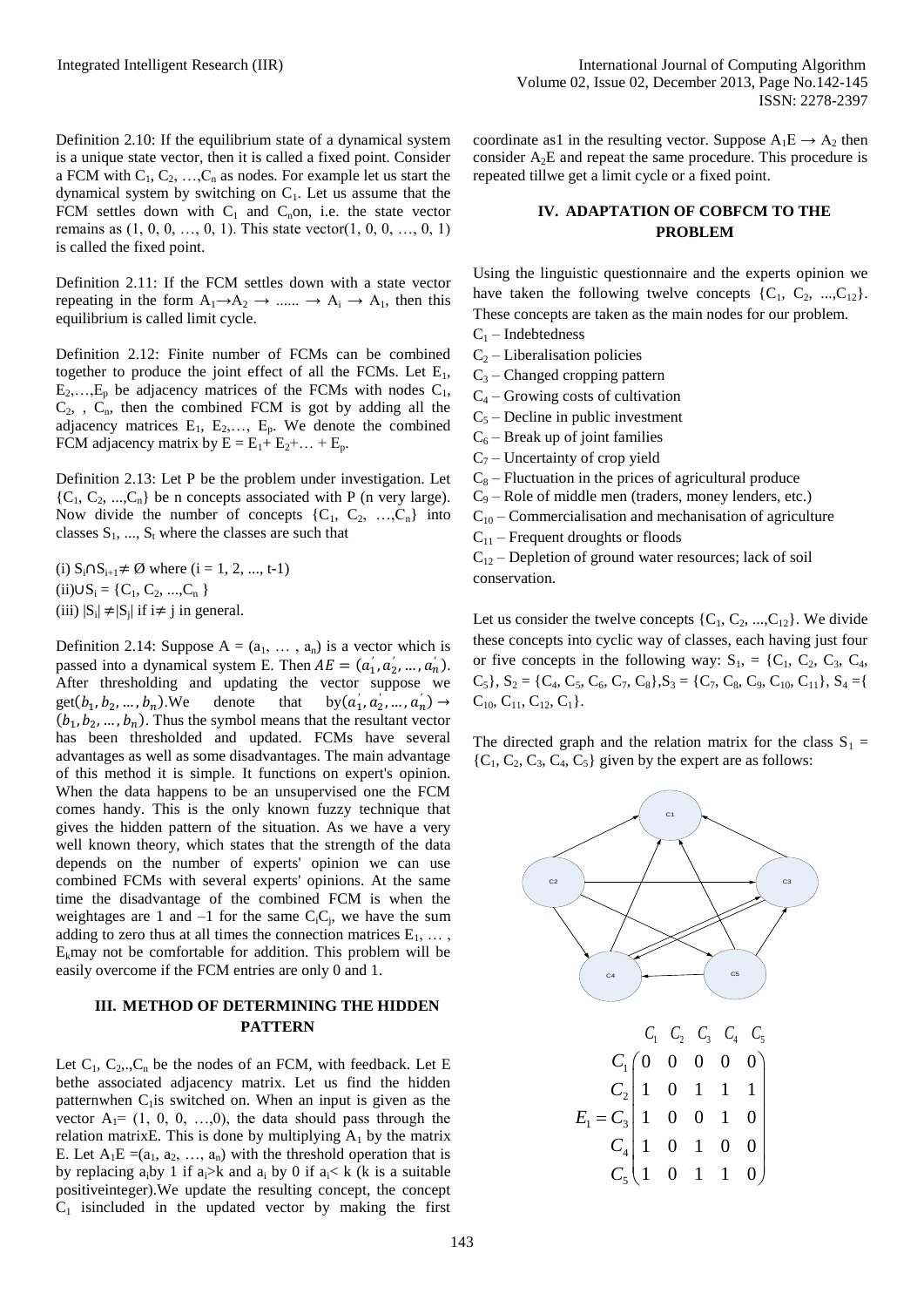The directed graph and the relation matrix for the class  $S_2$  =  ${C_4, C_5, C_6, C_7, C_8}$  given by the expert are as follows:



|                                                                                                                                                                                         |  |  | $U_1$ $U_5$ $U_6$ $U_7$ $U_9$ |  |
|-----------------------------------------------------------------------------------------------------------------------------------------------------------------------------------------|--|--|-------------------------------|--|
|                                                                                                                                                                                         |  |  |                               |  |
|                                                                                                                                                                                         |  |  |                               |  |
|                                                                                                                                                                                         |  |  |                               |  |
|                                                                                                                                                                                         |  |  |                               |  |
| $\begin{array}{c cccc} & C_4 & 0 & 0 & 0 & 0 & 1 \\ & C_5 & 1 & 0 & 0 & 0 & 1 \\ & E_2 = C_6 & 1 & 0 & 0 & 0 & 0 \\ & C_7 & 1 & 1 & 0 & 0 & 1 \\ & C_8 & 0 & 0 & 0 & 0 & 0 \end{array}$ |  |  |                               |  |

The directed graph and the relation matrix for the class  $S_3 =$  ${C_7, C_8, C_9, C_{10}, C_{11}}$  given by the expert are as follows:



|                                                                                                                                                                                                                                                    |  |  | $C_7$ $C_8$ $C_9$ $C_{10}$ $C_{11}$ |  |
|----------------------------------------------------------------------------------------------------------------------------------------------------------------------------------------------------------------------------------------------------|--|--|-------------------------------------|--|
|                                                                                                                                                                                                                                                    |  |  |                                     |  |
|                                                                                                                                                                                                                                                    |  |  |                                     |  |
| $C_7$ $C_8$ $C_9$ $C_8$ $C_9$ $C_1$ $C_{10}$ $C_{11}$ $C_{10}$ $C_{11}$ $C_{10}$ $C_{11}$ $C_{10}$ $C_{11}$ $C_{10}$ $C_{11}$ $C_{11}$ $C_{10}$ $C_{11}$ $C_{11}$ $C_{10}$ $C_{11}$ $C_{11}$ $C_{10}$ $C_{11}$ $C_{11}$ $C_{10}$ $C_{11}$ $C_{11}$ |  |  |                                     |  |
|                                                                                                                                                                                                                                                    |  |  |                                     |  |
|                                                                                                                                                                                                                                                    |  |  |                                     |  |

The directed graph and the relation matrix for the class  $S_4$  =  ${C_{10}, C_{11}, C_{12}, C_1}$  given by the expert are as follows:



The combined directed graph and the combined overlapping block FCM matrix M are given below:



|   |                            |                  |                  |                  |                  |                  |                  |                  |                         |                  | $C_1$ $C_2$ $C_3$ $C_4$ $C_5$ $C_6$ $C_7$ $C_8$ $C_9$ $C_{10}$ $C_{11}$ $C_{12}$ |          |          |
|---|----------------------------|------------------|------------------|------------------|------------------|------------------|------------------|------------------|-------------------------|------------------|----------------------------------------------------------------------------------|----------|----------|
|   | $C_{1}$                    | $\theta$         | $\boldsymbol{0}$ | $\boldsymbol{0}$ | $\boldsymbol{0}$ | $\boldsymbol{0}$ | $\bf{0}$         | $\boldsymbol{0}$ | $\overline{\mathbf{0}}$ | $\boldsymbol{0}$ | 0                                                                                | 0        | 0        |
|   | $C_{2}$                    | $\mathbf{1}$     | $\bf{0}$         | 1                | $\mathbf{1}$     | $\mathbf{1}$     | $\boldsymbol{0}$ | $\boldsymbol{0}$ | 0                       | $\boldsymbol{0}$ | 0                                                                                | $\Omega$ | $\Omega$ |
|   | $C_{3}$                    | $\mathbf{1}$     | $\overline{0}$   | 0                | $\mathbf{1}$     | 0                | $\boldsymbol{0}$ | $\boldsymbol{0}$ | 0                       | 0                | 0                                                                                | $\theta$ | $\theta$ |
|   | $C_4$                      | $\mathbf{1}$     | $\overline{0}$   | $\mathbf{1}$     | 0                | 0                | $\boldsymbol{0}$ | $\boldsymbol{0}$ | $\mathbf{1}$            | 0                | 0                                                                                | 0        | $\theta$ |
|   | $C_5$                      | $\mathbf{1}$     | $\boldsymbol{0}$ | $\mathbf{1}$     | $\overline{2}$   | $\boldsymbol{0}$ | $\boldsymbol{0}$ | $\boldsymbol{0}$ | $\mathbf{1}$            | 0                | 0                                                                                | $\Omega$ | $\theta$ |
| E | $C_{\scriptscriptstyle 6}$ | $\boldsymbol{0}$ | $\boldsymbol{0}$ | $\boldsymbol{0}$ | $\mathbf{1}$     | 0                | $\boldsymbol{0}$ | $\boldsymbol{0}$ | $\boldsymbol{0}$        | 0                | 0                                                                                | $\theta$ | $\theta$ |
|   | $C_7$                      | 0                | 0                | 0                | $\mathbf{1}$     | $\mathbf{1}$     | $\boldsymbol{0}$ | $\bf{0}$         | 2                       | 1                | $\mathbf{1}$                                                                     | 0        | $\theta$ |
|   | $C_{8}$                    | $\mathbf{0}$     | $\boldsymbol{0}$ | $\boldsymbol{0}$ | $\mathbf{0}$     | $\boldsymbol{0}$ | $\boldsymbol{0}$ | $\boldsymbol{0}$ | $\boldsymbol{0}$        | 1                | 0                                                                                | 0        | $\theta$ |
|   | $C_{\rm o}$                | $\mathbf{0}$     | $\overline{0}$   | 0                | $\theta$         | $\boldsymbol{0}$ | $\boldsymbol{0}$ | $\boldsymbol{0}$ | 1                       | 0                | 1                                                                                | $\theta$ | $_{0}$   |
|   | $C_{10}$                   | $\mathbf{1}$     | 0                | $\boldsymbol{0}$ | 0                | $\boldsymbol{0}$ | $\boldsymbol{0}$ | $\boldsymbol{0}$ | 1                       | 1                | 0                                                                                | 0        | 1        |
|   | $C_{11}$                   | $\mathbf{1}$     | $\theta$         | $\overline{0}$   | 0                | $\boldsymbol{0}$ | $\boldsymbol{0}$ | $\mathbf{1}$     | 1                       | $\theta$         | 0                                                                                | $\Omega$ | 1        |
|   | $C_{12}$                   |                  | $\theta$         | 0                | 0                | $\overline{0}$   | 0                | 0                | 0                       | 0                | 0                                                                                | 0        | 0        |
|   |                            |                  |                  |                  |                  |                  |                  |                  |                         |                  |                                                                                  |          |          |